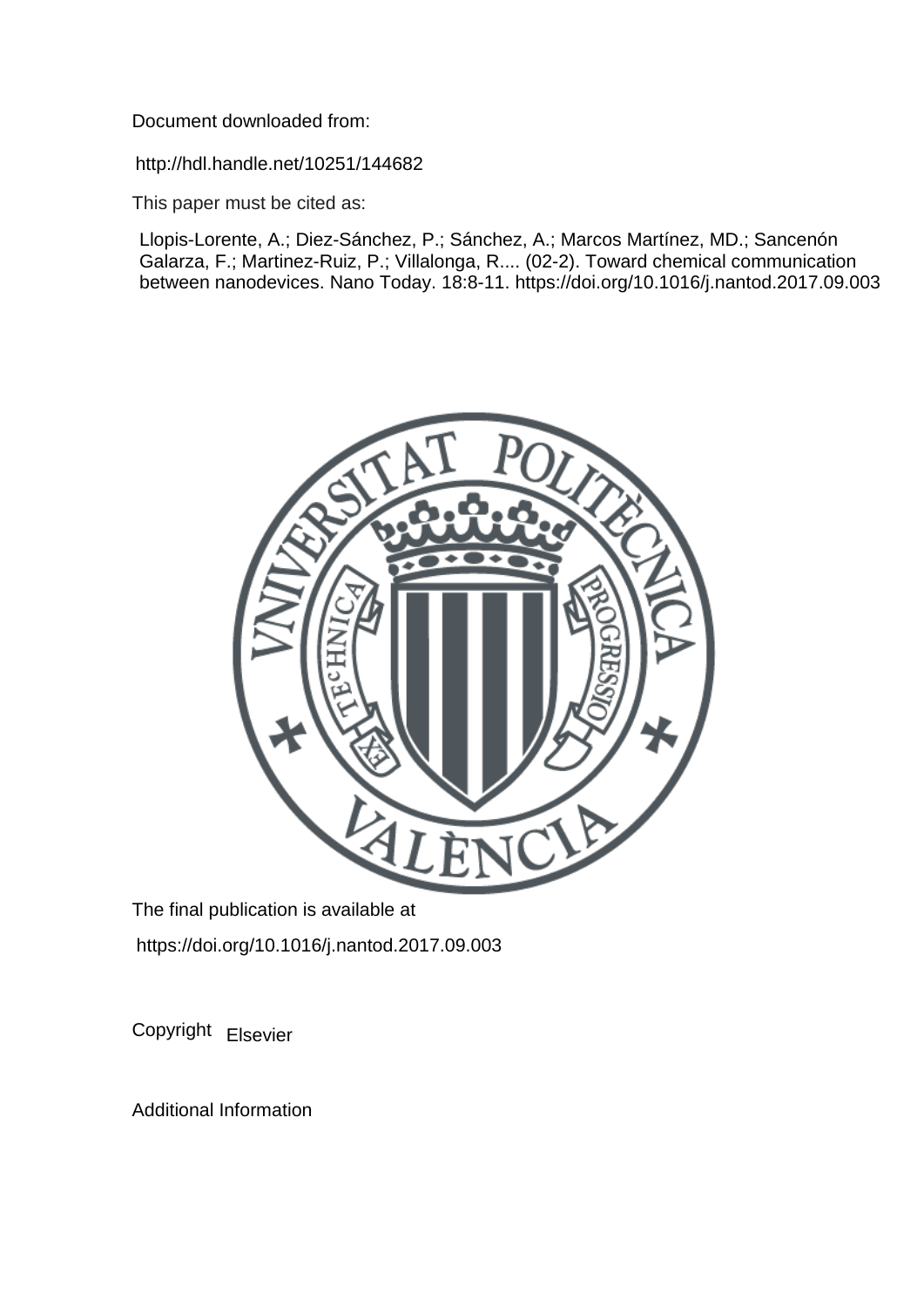## **Toward chemical communication between nanodevices**

Antoni Llopis-Lorente, <sup>[a,b,c]</sup> Paula Díez,<sup>[d]</sup> Alfredo Sánchez,<sup>[d,e]</sup> María D. Marcos, <sup>[a,b,c]</sup> Félix Sancenón, <sup>[a,b,c]</sup> Paloma Martínez-Ruiz, <sup>[e]</sup> Reynaldo Villalonga<sup>[d]\*</sup> and Ramón Martínez-Máñez[a,b,c]\*

ABSTRACT: Although many nanodevices have been described in recent years, nanoparticles capable of communicating with each other have been barely reported. Traditional communication technologies cannot be applied on the nanoscale, but a potential approach to achieve this goal is to mimic how nature communicates by exchanging information using molecules. Based on these concepts, some examples using DNA, enzymes and small molecules for information processing, nanoparticles capable of modulating chemical communication between cells and nanoparticles that can communicate with each another have been reported. Communication between nanodevices may find applications in different areas and a number of future new results are envisioned in this research field.

Ever since Richard Feynman gave his famous lecture "There's plenty of Room at the Bottom" in 1959 [1], significant advances in the nanotechnology field have been made. Nanotechnology is a highly multidisciplinary field with a steadily growing number of applications in different areas, such as medicine [2] electronics [3], chemistry [4] and computing [5]. Nanotechnologists work on developing devices that range from one to a few hundred nanometers capable of performing certain tasks, with examples such as nanomemories [6], nanobatteries [7], nanocarriers [8] and nanomotors [9] already having been developed. To date, these nanomachines have been studied mainly as single isolated units, and relatively very few examples are available in which human-made nanoconstructs communicate with one another. However, this is an appealing research field, and communication or interconnection between nanosystems is expected to lead to a number of new and advanced functionalities [10].

[b] Departamento de Química, Universidad Politécnica de Valencia Camino de Vera s/n, 46022, Valencia (Spain) E-mail: [rmaez@qim.upv.es](mailto:rmaez@qim.upv.es)

<sup>[</sup>a] Instituto Interuniversitario de Investigación de Reconocimiento Molecular y Desarrollo Tecnológico (IDM), Unidad Mixta Universidad Politécnica de Valencia-Universidad de Valencia (Spain)

<sup>[</sup>c] CIBER de Bioingeniería, Biomateriales y Nanomedicina (CIBER-BBN) (Spain)

<sup>[</sup>d] Department of Analytical Chemistry, Faculty of Chemistry, Complutense University of Madrid, 28040 Madrid (Spain) E-mail[: rvillalonga@quim.ucm.es](mailto:rvillalonga@quim.ucm.es)

<sup>[</sup>e] Department of Organic Chemistry I, Faculty of Chemistry, Complutense University of Madrid, Madrid 28040, Spain.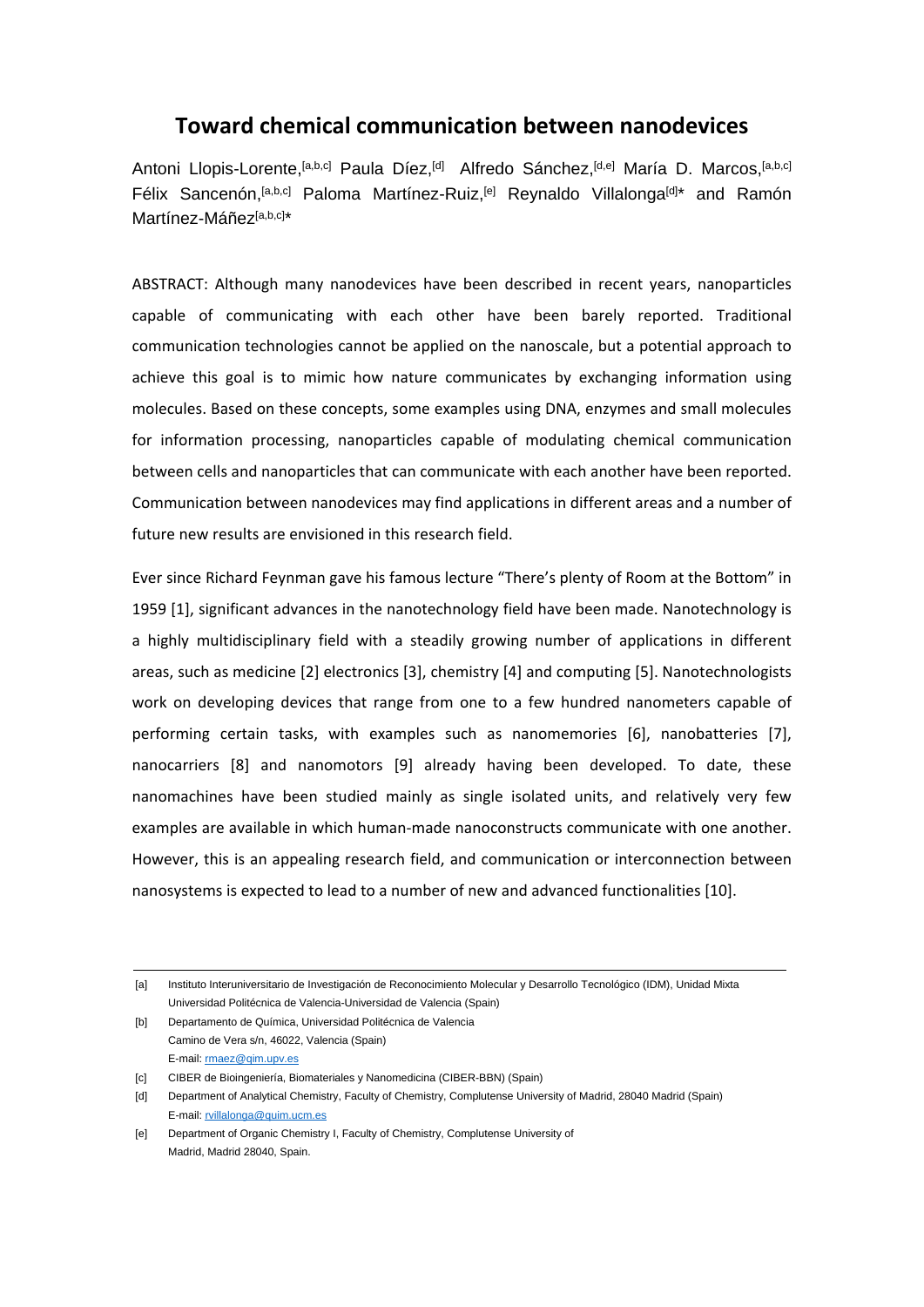Communication has become essential to human technology, but has barely been studied on the nanoscale. However, traditional communication technologies cannot be applied nanometrically as transmitters and receivers are still too big to fit on a nanoparticle. In line with this, the development of technologies to communicate nanodevices requires new ideas and concepts that can be applied on the nanoscale. Such technologies should employ components that can be easily incorporated into nanoparticles and to provide communication with minimum energy use. In this scenario, a potential approach to establish communication at the nanometric level is to mimic how nature communicates. In fact, a number of biological processes are governed by communication between cells. This form of communication, also called molecular communication, consists in information exchange using molecules. Thus neurons propagate information by means of neurotransmitter molecules [11]. For instance, acetylcholine is released from synaptic vesicles and is recognized by cholinergic receptors on muscle cells, which triggers muscle contraction. In the pancreas, β-cells respond to high levels of glucose and secret insulin, which travels through the blood to receptors on distant cells [12]. Activation of enzymes and vital processes, such as digestion, respiration and sleep, are regulated by hormones and other molecules that provide communication between organs [13]. Pheromones are used by bacteria and insects like ants to communicate with members of their community [14]. Unlike the systems used in telecommunication or computer engineering, it is feasible to integrate molecular communication into nanodevices and their power consumption is expected to be very low compared to traditional telecommunication technologies. However, there are still many open questions that need to be solved in the future; for example, which molecules are to be used to encode information?; how can these molecules be recognized by different nano-objects?; how is this recognition transformed into information propagation? Answering these issues is no trivial task.

In communication theory terms, communication can be defined as the process of establishing a connection between two points. At one point of the communication process, there is the sender, which/who receives a stimulus to send a message across. The sender transforms information into a code and transmits the message through a suitable medium. The receiver perceives the message and decodes it. Communication is considered effective if it finally results in a desired result, response or reaction.

Some groups have already reported stimulating advances by using biomolecules for information processing with the potential of being incorporated into inter-nanodevice communication. As in digital circuits, where signals are processed with AND, OR and NOT logic gates, Winfree and co-workers constructed logic gates using different DNA strands as inputs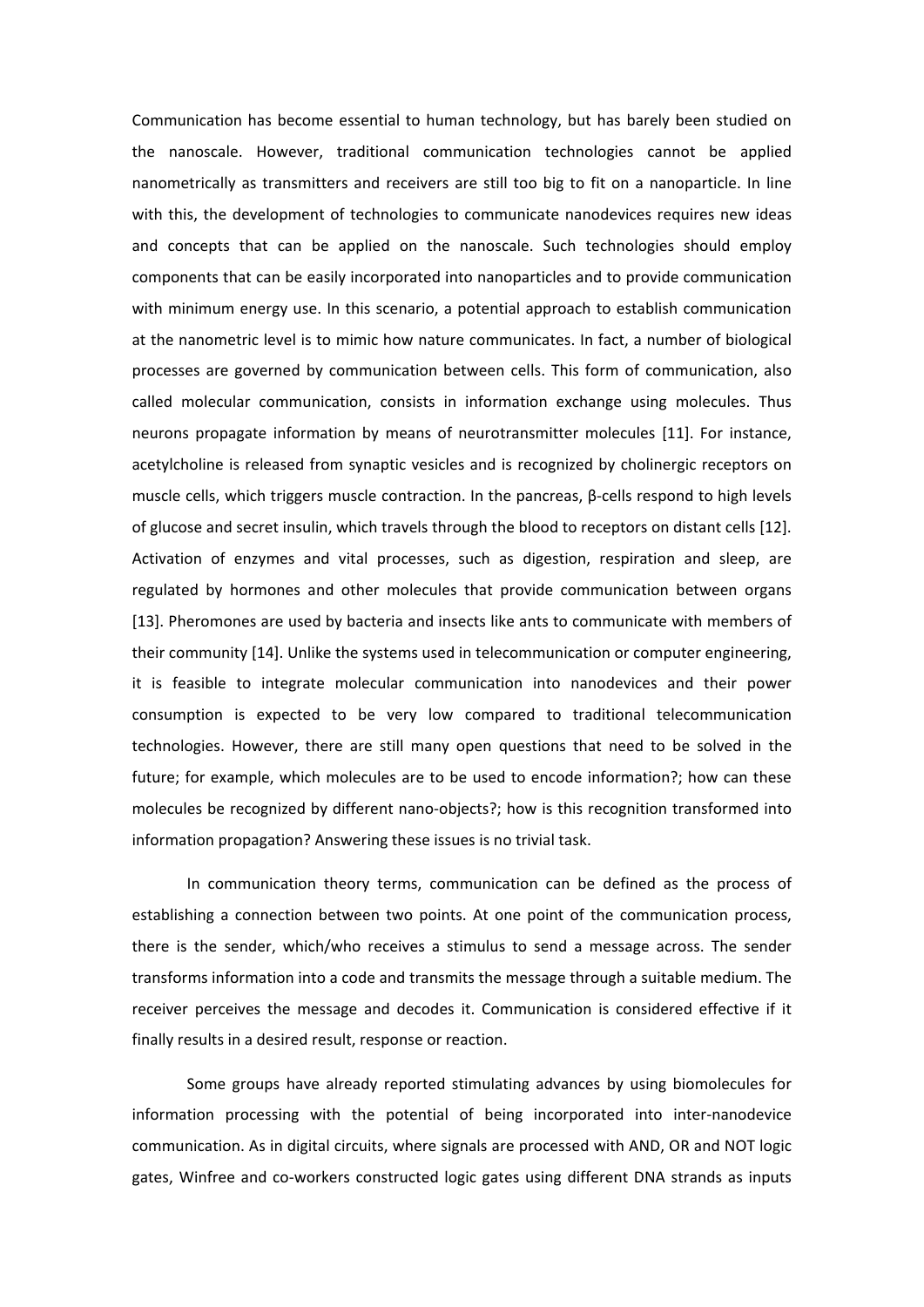and outputs [15]. Based on a mechanism of sequence recognition and strand displacement, one strand (or more) was able to recognize input strands and to release other output strands. Moreover, the output strand could serve as input for another logic gate or could produce an output fluorescent signal after displacement. Following these principles, complex networks have been constructed using DNA strand displacement cascades [16]. Enzymes have also been employed to mimic logic gates and enzymatic communication cascades [17]. Such ensembles rely on specific enzyme-substrate recognition, the generation of new products that can serve as inputs for other enzymes in the network, and the regulatory effects of cofactors and inhibitors. For instance, Katz et al. reported a network of three concatenated AND logic gates based on three enzymes (invertase, glucose oxidase and catalase) and three enzymatic reactions, which finally resulted in the formation of a colored product as an output signal [18]. Willner and co-workers constructed a hybrid system in which DNA scaffolds served to assemble enzymatic cascades [19]. Synthetic chemical systems [20] and gold nanoparticles [21] capable of transforming a combination of chemical signals into fluorescence and color changes have also been reported.

Interestingly, researchers have also recently started to explore how to program and modulate chemical communication between cells. Basu et al. reported the use of genetically modified 'sender' cells that secreted the chemical acyl-homoserine lactone, which induced 'receiver' cells to form ring-like patterns of differentiation [22]. Payne and co-workers reported having prepared gelatin-alginate beads to entrap 'sender cells', which synthesized and secreted a specific chemical that was taken up by E. Coli, inducing the synthesis of a fluorescent protein [23]. Others authors have reported using phospholipid vesicles that contained a DNA template, transcription-translation machinery and isopropyl β-D-1 thiogalactopyranoside (IPTG) to transform the presence of certain chemicals in communication with bacteria. In the presence of theophylline, the synthesis of a pore-forming protein in vesicles was activated, which led to the release of IPTG. In turn, this IPTG was detected by E. Coli that produced a fluorescent protein and closed the transduction loop [24]. Recently, the same group reported engineered vesicles capable of mediating communication between two different strains of bacteria. Signaling molecules secreted by the first bacterium induced the synthesis and release of a chemical from the vesicles, which induced the production of green fluorescent protein in the second bacterium [25].

However, communication between abiotic nanoparticles has practically not been explored. In this field, Martínez-Máñez and co-workers proposed a communicating system based on three different gated mesoporous silica nanoparticles that exchanged chemical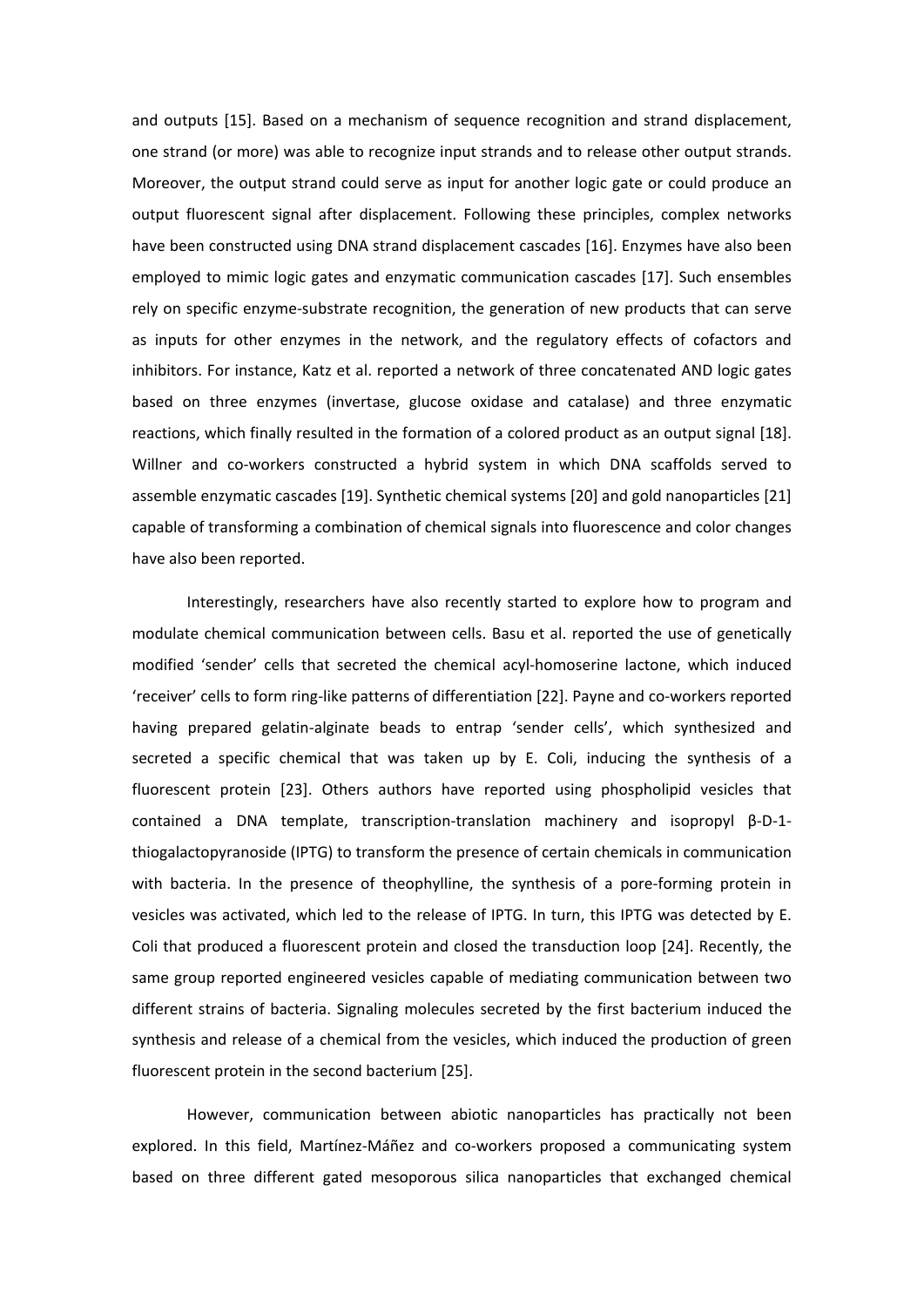messengers [26]. A communication cascade was triggered by the enzyme pancreatin, which hydrolyzed the oligosaccharide cap of a first nanoparticle (NP-A) to result in the delivery of reductor (tris(2-carboxyethyl)phosphine, TCEP). TCEP cleaved a disulfide bridge uncapping a second nanoparticle (NP-B) and inducing the delivery of a surfactant (dodecyltrimethylammonium bromide), which finally disrupted the lipid bilayer of a third nanoparticle (NP-C) which, in turn, resulted in the delivery of a dye (safranin O). In this communication system, delivery from the third NP-C nanoparticle is governed by an input into NP-A and by a cascade communication between nanoparticles using two chemical messengers. In communication theory terms, this is a linear model of communication, and the message flows in a straight line from the sender (NP-A) to the receiver (NP-C) by using intermediate nanoparticles (NP-B) that works as both the receiver and sender.

More recently, we reported a communicating system based on enzyme-functionalized Janus gold-gated mesoporous silica nanoparticles that mimics an interactive model of communication in which the sender sends a message to the receiver, and the receiver then channels a message back to the original sender. [27] Janus nanoparticles consisted of mesoporous silica nanoparticles covalently anchored to a gold nanoparticle. In this case, a first nanoparticle (JNP-A) was functionalized with the enzyme β-galactosidase on the gold nanoparticle and the mesoporous face was loaded with a dye and capped with β-cyclodextrin (β-CD) attached to the silica surface through disulfide bonds. In a second nanoparticle (JNP-B) the mesoporous part was loaded with a reducing agent (N-acetyl-L-cysteine) and capped with a pH-responsive supramolecular nanovalve, whereas the gold side was functionalized with glucose oxidase. The communication process was triggered upon the addition of lactose. Lactose was hydrolyzed by β-galactosidase on JNP-A and the generated glucose (the first chemical messenger) diffused to JNP-B, where glucose oxidase transformed glucose into gluconic acid. This results in lowering the local pH, which produced the uncapping of the supramolecular nanovalve delivering the entrapped N-acetyl-L-cysteine (the second chemical messenger), which diffused as feedback toward JNP-A. N-acetyl-L-cysteine, induced the rupture of the disulfide linkages on the mesoporous face of JNP-B and the release of the entrapped dye. Cargo delivery from the first nanoparticle was observed only after biunivocal communication with the second nanoparticle. In this case communication was mediated by two enzymatic processes and the exchange of two chemical messengers. These examples rely on the use of mesoporous silica, which has interesting properties, such as a high loading capacity, chemical stability and the possibility of functionalization with molecular gates that control the release of a cargo when an external stimulus is applied. The gold part in the Janus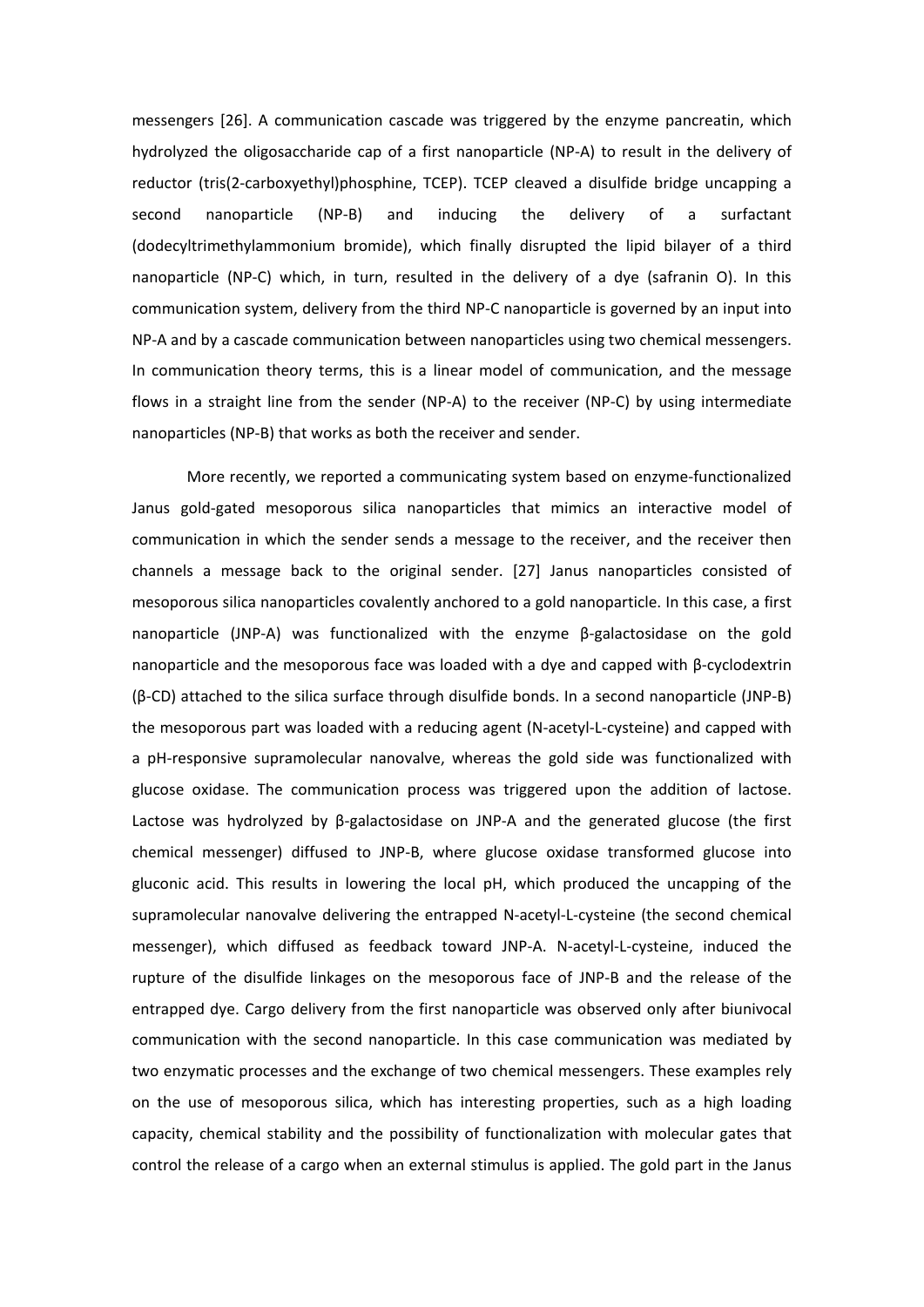particles allows a single nanodevice to have two different surfaces. Notwithstanding, we believe that the properties of other materials, such as metallic or polymeric nanoparticles, could be used to develop different communication protocols.

Communication between nanodevices will allow nanoparticles to cooperate, share information and perform advanced tasks. New communication paradigms are expected to be developed in the near future and applications in a number of different areas are also expected. For instance, the design of nanoparticles capable of working cooperatively to enhance the delivery of drugs is envisioned. In this scenario, Bathia and coworkers have already provided an example of how tumor-targeted gold nanorods triggered a coagulation cascade, which increased the uptake of drug-loaded liposomes by the tumor and, therefore, enhanced treatment efficiency [28]. From another point of view, different nanoparticles can act as nanocontainers capable of delivering a certain cargo on-command and of inducing the *in situ* synthesis of certain compounds of interest. In this field, Willner and co-workers have shown that certain chemicals loaded in mesoporous silica nanoparticles can be accurately delivered when selected stimuli are applied, and react between them to yield new molecules [29]. Another potential application could be the detection of low levels of target analytes by amplifying the signal through a cascade communication process with other nanoparticles. More advanced cooperative systems can also be envisioned in these fields (nanomedicine, *in situ* synthesis, sensing and others), in which circulating sensing nanoparticles collect information and transmit its information to static nanodevices that could emit an output signal or communicate to other actuating nanomachines. Although there is still a long way to go until these futuristic applications become a reality, and the described communication systems on the nanoscale are still far from complex, the design of new communication paradigms is envisioned to have a great impact in the chemical community.

In communication terms, on the nanoscale new advances in the knowledge of how the recognition of individual molecules (via chemical or biochemical reactions) can be used to encode information, and how this information can propagate, will require the collaboration of researchers from different fields. Moreover, the concept of creating communication between nanodevices embraces an enormous potential to prepare new and more advanced cooperative nanoscale systems whose response is governed by communication processes between individual nanoparticles. Inspired by how biological and humans communicate, the development of such systems will open up new directions in different areas and a number of new advances are envisioned in the near future.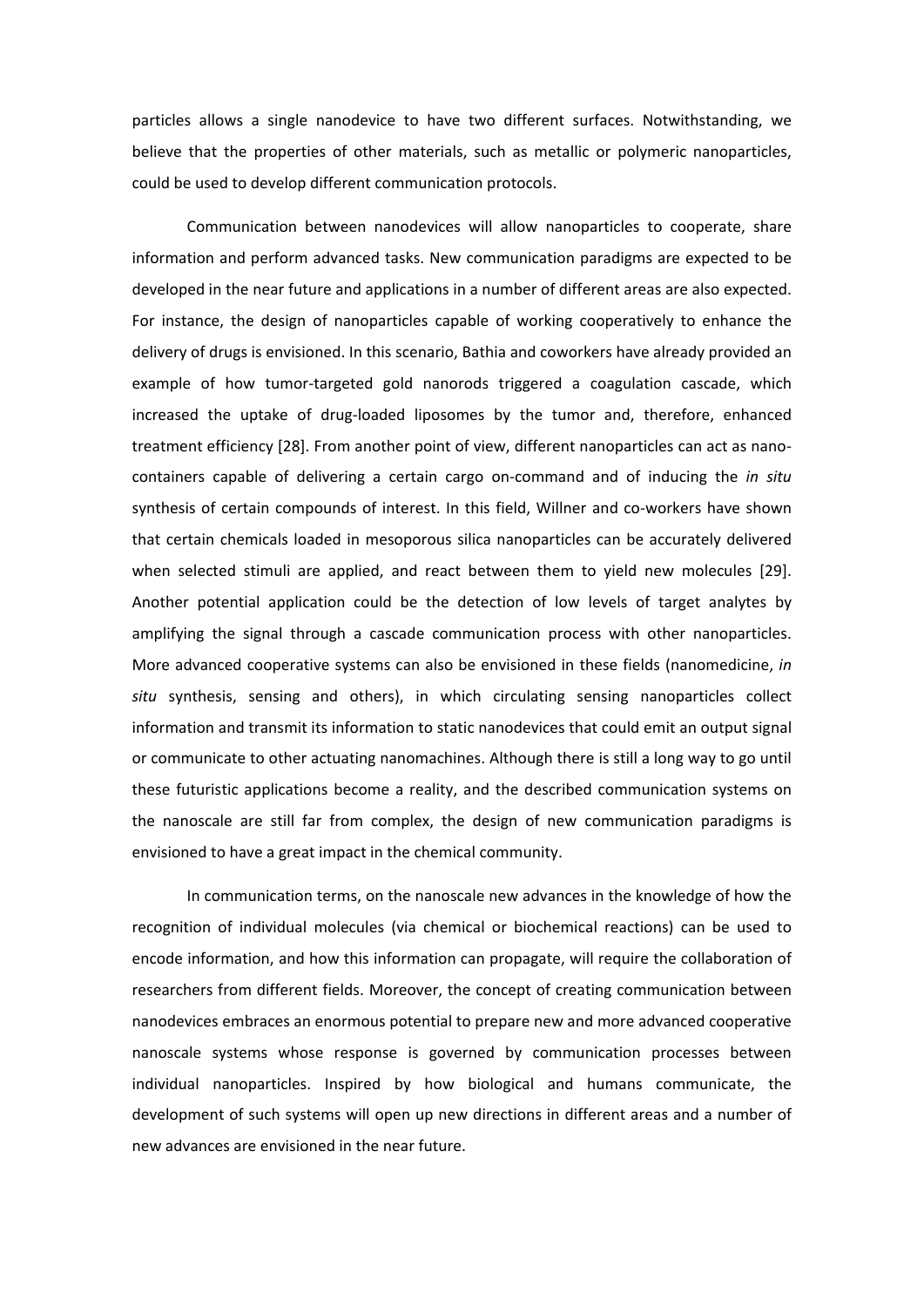## **Acknowledgements**

A. Llopis-Lorente is thankful to the "La Caixa" Banking Foundation for his PhD grant. The authors are grateful to the Spanish Government (MINECO Projects MAT2015-64139-C4-1, CTQ2014-58989-P, CTQ2015-71936-REDT and AGL2015-70235-C2-2-R) and the Generalitat Valenciana (Project PROMETEOII/2014/047). The authors also thank the Comunidad de Madrid (S2013/MIT-3029, Programme NANOAVANSENS) for support.

## **References**

- [1] R. P. Feynman, Caltech Eng. Sci. 23 (1960) 22-36.
- [2] J. Shi, A. R. Votruba, O. C. Farokhzad, R. Langer, Nano Letters 10 (2010), 3223-3230.
- [3] W. Lu, C. M. Lieber, Nat. Mater. 6 (2007) 841-850.
- [4] E. C. Dreaden, A. M. Alkilany, X. Huang, C. J. Murphy, M. A. El-Sayed, Chem. Soc. Rev. 41 (2012) 2740-277.
- [5] D. S. Markovic, D. Zivkovic, D. Cvetkovic, R. Popovic, Renew. Sust. Energ. Rev. 16 (2012) 2966- 2972.
- [6] R. Tseng, J. Huang, J. Ouyang, R. Kaner, Y. Yang, Nano Lett. 5 (2005) 1077-1080.
- [7] I. Valov, E. Linn, S. Tappertzhofen, S. Schmelzer, J. van den Hurk, F. Lentz, R. Waser, Nat. Commun. 4 (2013). DOI: 10.1038/ncomms2784.
- [8] E. Aznar, M. Oroval, L. Pascual, J. R. Murguía, R. Martínez-Máñez, F. Sancenón, Chem. Rev. 116 (2016) 561-718.
- [9] T. Kline, W. Paxton, Angew. Chem. Int. Ed. 44 (2005) 744-746.
- [10] I. F. Akyildiz, F. Brunetti, C. Blázquez, Comput. Networks 52 (2008) 2260-2279.
- [11] K. M. Betke, C. A. Wells, H. E. Hamm, Prog. Neurobiol. 96 (2012) 304-321.
- [12] A. R. Saltiel, C. R. Kahn, Nature 414 (2001) 799-806.
- [13] K. G. Murphy, S. R. Bloom, Nature 444 (2006) 854-859.
- [14] R. Wirth, A. Muscholl, G. Wanner, G. Trends Microbiol. 4 (1996) 96-103.
- [15] G. Seelig, D. Soleveichik, D. Y. Zhang, E. Winfree, Science 314 (2006) 1585-1590.
- [16] L. Qian, E. Winfree, J. Bruck, Nature 475 (2011) 368–372.
- [17] E. Katz, V. Privman, Chem. Soc. Rev. 39 (2010) 1835-1837.
- [18] G. Strack, M. Ornatska, M. Pita, E. Katz, J. Am. Chem. Soc. 130 (2008) 4234-4235.
- [19] O. I. Wilner, Y. Weizmann, R. Gill, O. Lioubashevsky, R. Freeman, I. Willner, Nat. Nanotech. 4 (2009) 249-254.
- [20] A. P. de Silva, N. D. McClenaghan, Chem. Eur. J. 10 (2004) 574-586.
- [21] D. Liu, W. Chen, K. Sun, K. Deng, W. Zhang, Z. Wang, X. Jiang, Angew. Chem. Int. Ed. 50, (2011) 4103-4107.
- [22] S. Basu, Y. Gerchman, C. H. Collins, F. H. Arnold, R. Weiss, Nature 434 (2005) 1130-1135.
- [23] Y. Liu, H.-S. Wu, M. Chhuan, J. L. Terrel, C.-Y. Tsao, W. E. Bentley, G. F. Payne, ACS Biomater. Sci. Eng. 1 (2015) 320-328.
- [24] R. Lentini, S. Pérez Santero, F. Chizzolini, D. Cecchi, J. Fontana, M, Marchioretto, C. Del Bianco, J. L. Terrel, A. C. Spencer, L. Martini, M. Forlin, M. Assafalg, M. Dalla Serra, W. E. Bentley, Nat. Commun. 5 (2014). DOI: 10.1038/ncomms5012.
- [25] R. Lentini, N. Y. Martín M. Forlin, L. Belmonte, J. Fontana, M. Cornella, L. Martini, S. Tamburini, W. E. Bentley, O. Jousson, S. S. Mansy, ACS Cent. Sci. (2017) 117-123.
- [26] C. Giménez, E. Climent, E. Aznar, R. Martínez-Máñez, F. Sancenón, M. D. Marcos, P. Amorós, K. Rurack, Angew. Chem. Int. Ed. 53 (2014) 12629-12633.
- [27] A. Llopis-Lorente, P. Díez, A. Sánchez, M. D. Marcos, F. Sancenón, P. Martínez-Ruíz, R. Villalonga, R. Martínez-Mañez, Nat. Commun. 8 (2017). DOI: 10.1038/ncomms15511.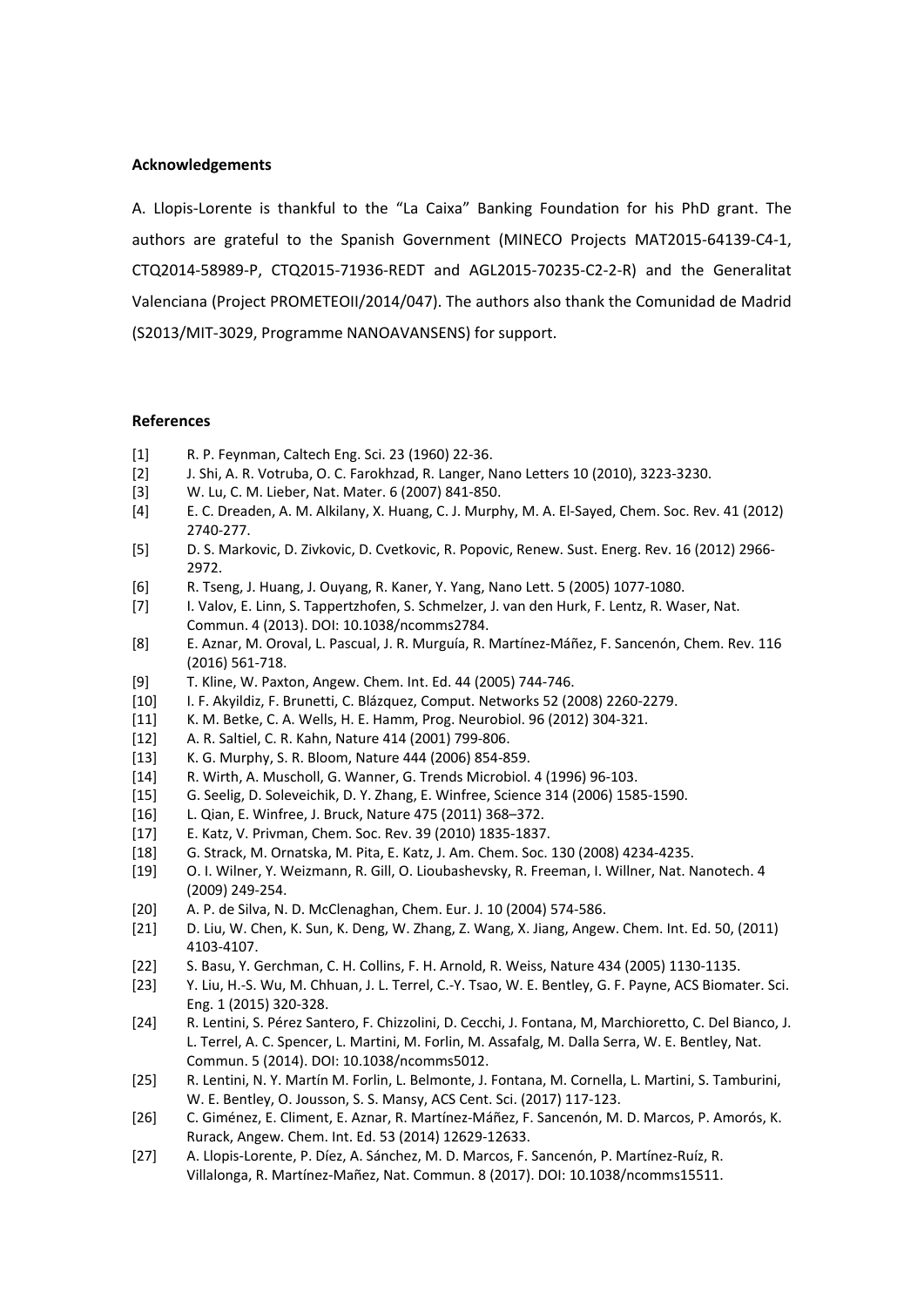- [28] G. von Maltzahn, J.-H. Park, K. Y. Lin, N. Singh, C. Schwöppe, R. Mesters, W. E. Berdel, E. Ruoslahti, M. J. Sailor, S. N. Bhatia, Nat. Mat. 10 (2011) 545-552.
- [29] D. Balogh, M. A. Alemán-García, H. Bauke-Albada, I. Willner, Angew. Chem. Int. Ed. 54 (2015) 11652-11656.



Antoni Llopis-Lorente studied Chemistry at the University of Valencia and graduated with honors in 2013. Currently, he is a PhD candidate at the Polytechnic University of Valencia (UPV) under the supervision of Prof. Ramón Martínez-Mañez. He has carried out research stays at the Complutense University of Madrid (Spain) and the Radboud University (the Netherlands) in the group of Prof. Reynaldo Villalonga and the group of Prof. Daniela Wilson, respectively. His main research interests are to develop enzyme-based nanodevices and nanoparticles for sensing, drug delivery and chemical communication.



Félix Sancenón was born in 1968 in Manises, Valencia (Spain), and graduated in Chemistry in 1991. He received his PhD degree in 2003. Afterward, he worked with Professor L. Fabbrizzi at the Universitá di Pavia on the synthesis of chromogenic receptors for ion pairs. Then he joined the Department of Chemistry at the Polytechnic University of Valencia with a Ramón y Cajal contract. He became a lecturer in 2006. He is the coauthor of more than 220 research publications. His current research interest comprises the use of hybrid materials to develop sensors and to construct molecular gates.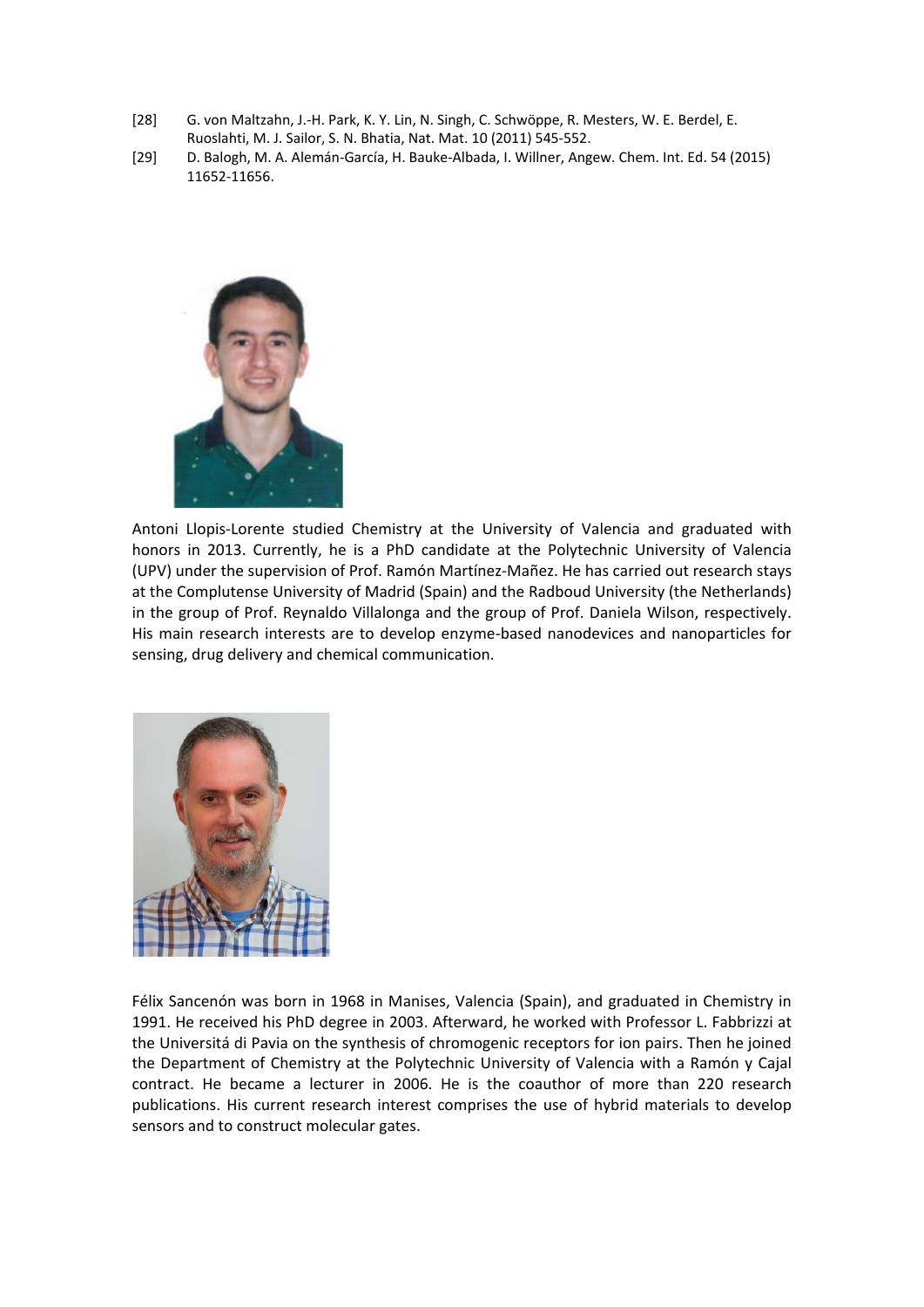

Alfredo Sánchez was born in 1983 in Madrid, Spain. He received his B.S. degree in Chemical Engineering from the Rey Juan Carlos University in 2006 and he obtained his PhD degree at the same university in 2011. Since 2012 he has worked at the Complutense University of Madrid under the supervision of Prof. Reynaldo Villalonga and Prof. José M. Pingarrón in the design of enzyme biosensors and enzymatic-based hybrid nanomaterials.

María Dolores Marcos (right) was born in Valencia, Spain, and received her PhD in chemistry from the University of Valencia in 1992 and was a postdoctoral fellow at Cambridge University, UK. She has been a lecturer in the Department of Chemistry at the Polytechnic University of Valencia since 2000. At present she undertakes her research at the IDM Research Institute of the Polytechnic University of Valencia. She is the coauthor of more than 120 research publications and ten patents. Her current research interest involves designing hybrid materials to develop new methods for sensing and for controlled delivery applications.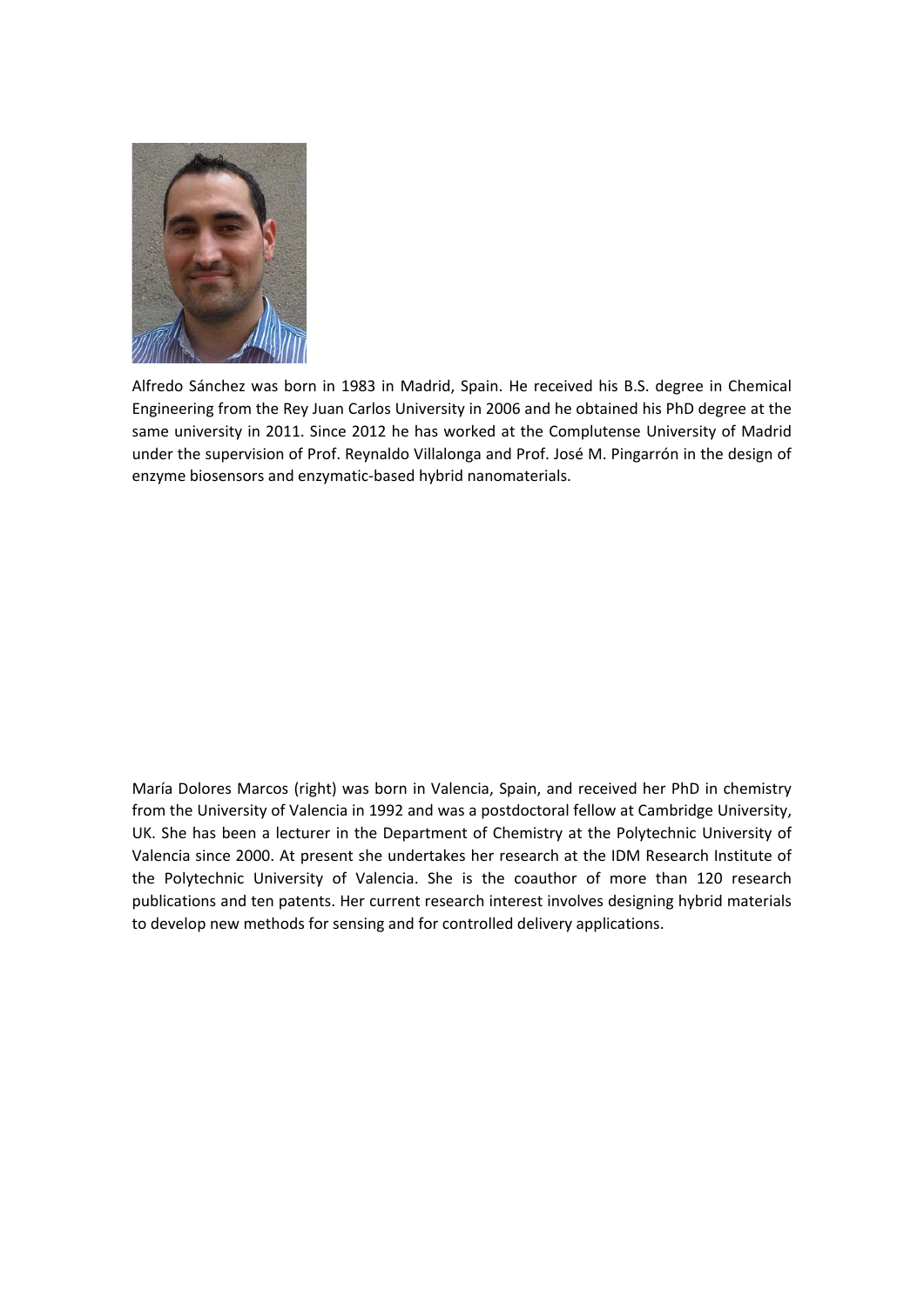

Paula Díez was born in 1986 in León, Spain, and received her B.S. degree in Chemistry from the Complutense University of Madrid in 2011. She obtained her PhD degree at the same university in 2016 where she is currently working under the supervision of Prof. Reynaldo Villalonga. She has been working as a visitor researcher at the University of California (San Diego) in Prof. Joseph Wang's group, and also at the Polytechnic University of Valencia (UPV) with Prof. Ramón Martínez-Mañez's group. Her research focuses on enzyme biosensors and smart nanomaterials for drug delivery and chemical communication.



Paloma Martínez Ruiz obtained her PhD degree in Organic Chemistry in 1997 from the Complutense University of Madrid. She received predoctoral (1996) and postdoctoral (1998) training at the Organic Chemistry Institute of Eberhard-Karls Univertät Tübingen (Germany) under the supervision of Prof. Dr. h.c. Michael Hanack. She has been an assistant professor of Organic Chemistry at the Complutense University of Madrid since 2009. She has collaborated in more than 15 national and international research projects, and has been the PI of two projects. In 2012, she started collaborating with Dr. Villalonga on the synthesis of novel nanostructured materials to develop bioactive nanodevices and biosensors.